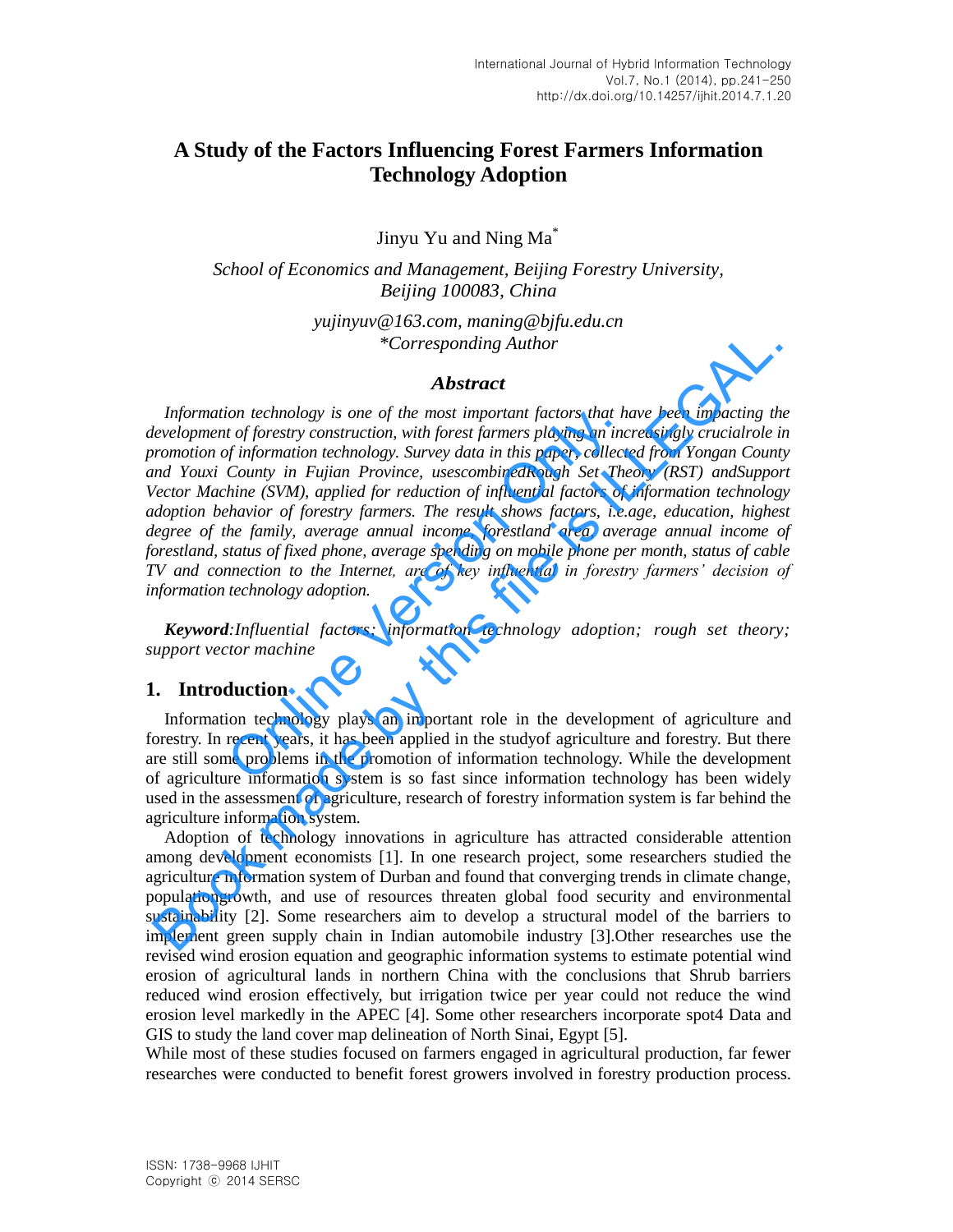In order to accelerate the promotion of information technology in the forestry, it is necessary to study the influential factors of forest farmers' information technology adoption behavior. The study of agriculture information system is often concentrated in the geographical distribution of agriculture [6-8], the behavior of farmers in agriculture production [7-8], and etc., while the study of forestry information system should consider not only those factors mentioned above, but also the particularity of forestry. Forestry has relatively longer cycle and higher risk comparing with agriculture. Considering these features, it is necessary to apply information technology in forestry. Besides, forestry also has more complex distribution system and, oftentimes, more centralized geographic spread, i.e. mountainous regions and less developed Internet networks, so that text messages may be a better way to offer information technology to forest farmers than other channels. Thus, in this paper, we mainly studied text messages adoption of mobile phone which could be applied in the field of forest information system.

## **2. Forestry Research Status**

Compared with the study of agriculture information technology, the study of forestry information technology adoption should takeforestry science and technology, market price, management policy and formal life into consideration. In this paper, forestry science and technology and management policy are mainly analyzed, including seeds' information, silviculture, pest and disease control, forest harvesting, quality standard of forestry product, forest product processing technology, etc. And management policy contains forest rights transfer policy, forest insurance policy, mortgage policy, logging license management, preferential tax policies, and etc.

Throughout its history, the Information System (IS) discipline has engaged in extensive self-examination, particularly with regard to its apparent diversity [9]. Such as in the field of logistics [10], pricing [11] and consumers' cognitive [12]. But in the field of forestry, IS has been rarely applied.In the previous stages of this research, we have studied the forest information technology adoption behavior about hotline and Internet [13].Commoninfluential factors analysis methodsare statistical approach based, such as clustering analysis [14] and logistic model [15]. This paper applied RST and SVM to analyze the affect factors of forest information technology adoption, since, in previous known studies, some researchers has proved that rough set-based mathematic tool can help to improve the classify efficiency of support vector machine [16], other researchers has already used these method to solve ECa (apparent soil electrical conductivity) problems [17]. Let the study of agriculture information technology,<br>dethnology doption should takeforestry science and tect to policy and formal life into consideration. In this pape<br>and management policy are mainly analyzed, including p mommunon economogy of orosa ramsons and voter cannous, and was paper, where more more more more than the study of the time study of the more than the study of the Compared with the study of spiral the study of spiral forma

Forestry regions are mostly distributed in remote areas with highly limitedtraffic and communication, where information is spread orally most of the times, and onlyobvious and ongoing problems matter. When outstanding forestry difficulties occur, with no historical reference and protocol,or suggestion from the experienced farmers, real-time information channel has no way tobe seamlessly accessed as a backup source of information which may save the forest from catastrophic outcome.

In modern society, with abundant information channels, information technology generates comprehensive popularization from urban to rural area.As a real-time and custom designed way to solve forest problems, mobile phone messages has become our channel of study forest farmers' information technology adoption behavior. According to our investigation, almost every forestry farmer has a mobile phone and knows how to send and receive messages. So, it is necessary to know what are the main factors that affecting their adoption behavior. In this paper, using data generated from the investigation held onsite, we not only deeply analyze the factors that influence the forest famers' information adoption behavior, but also provide first hand references to the information broadcasting strategies and policies.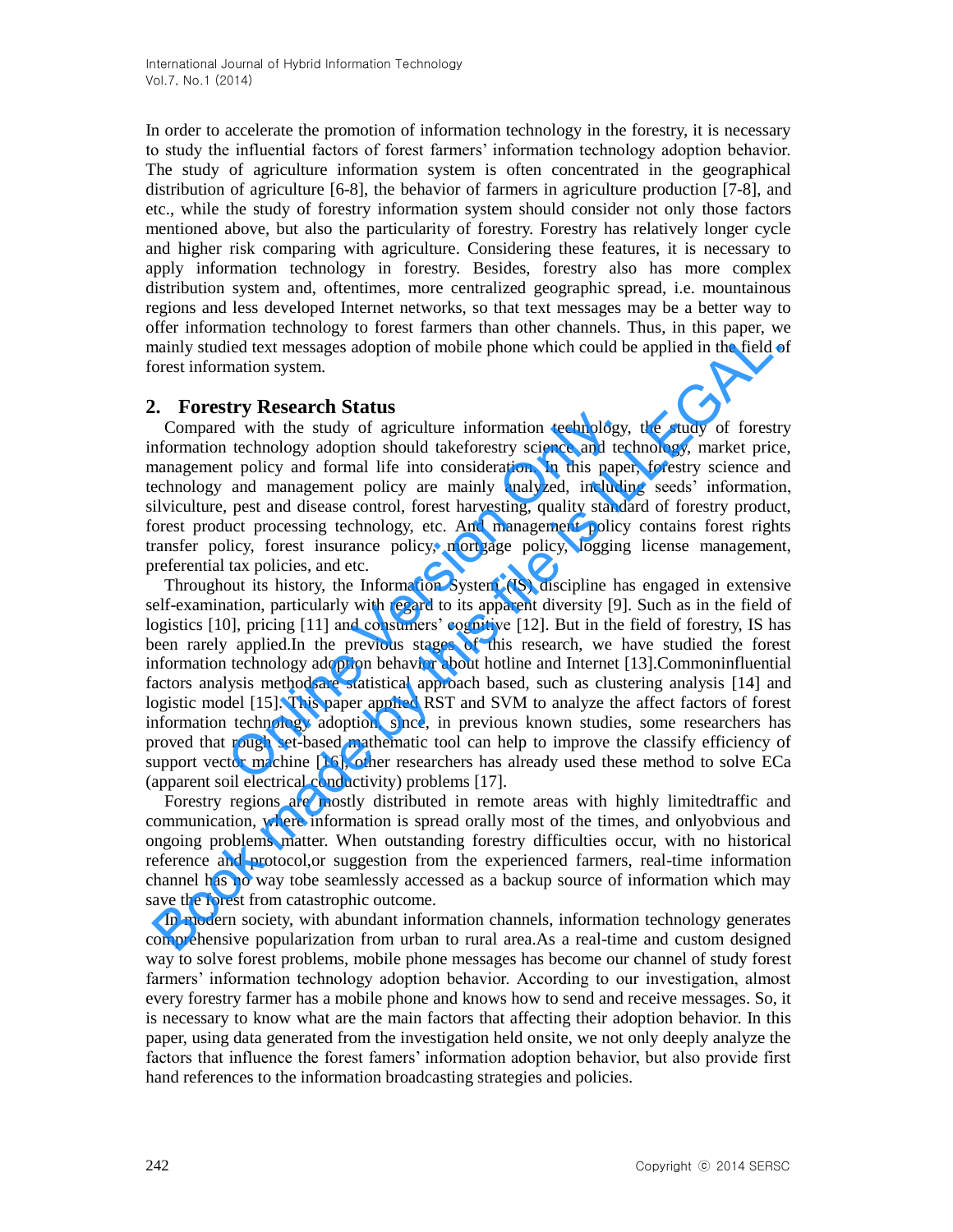## **3. Methodology**

This research of influential factors of forest farmers' information technology adoption is based on combined RST and SVM methods.These two methodologiesare increasingly applied and noted in the study of information system and some other fields. Some researchers has applied RST in the study of grey information system, and discussed the properties of the proposed approximation operators in detail [18]. And SVM was usually used in the classification model, *i.e.*, the classification of plant leaf disease recognition [19].

In computer science, a rough set, first introducedby a Polish computer scientist Zdzisław I. Pawlak [20], is a formal approximation of a crisp set (i.e., conventional set) in terms of a pair of sets which give the lower and the upper approximation of the original set. In the standard version of RST, the lower- and upper-approximation sets are crisp sets, but in other variations, the approximating sets may be fuzzy sets.

Let  $I = (U, A)$  be an information system (attribute-value system), where U is a non-empty set of finite objects (the universe) and  $\overline{A}$  is a non-empty, finite set of attributes such that  $a: U \to V_a$  for every  $a \in A$ . Va is the set of values that attribute  $a$  may take. The information table assigns a value  $a(x)$  from Va to each attribute <sup>a</sup> and object x in the universe U.  $U$ , A) be an information system (attribute-value system), v<br>  $U$ , b) bjects (the universe) and A is a non-empty, finite set<br>  $U$  for every  $a \in A$ .  $Va$  is the set of values that attribute  $a$  mand<br>  $S$  a value  $a(x)$  from of sets which give the lower and the upper approximation of the original set. In the standar<br>version of RST, the lower- and upper-approximation sets are crisp sets, but in other variations<br>e approximating sets may be fuzz

With any  $P \subseteq A$  there is an associatedequivalence relation  $\mathit{IND}(P)$  :

 $IND(P) = \{(x, y) \in U^2 \mid \forall a \in P, a(x) = a(y)\}\$ 

The relation  $\text{IND}(P)$  is called a P indiscernibility relation. The partition of U is a family of all equivalence classes of  $\mathit{IND}(P)$  and is denoted by  $\mathit{U}/\mathit{IND}(P)$  (or  $\mathit{U}/\mathit{P}$ ).

If  $(x, y) \in IND(P)$ , then *x* and *y* areindiscernible(or indistinguishable) by attributes from *P*.

SVM holds the capability of generating more accurate predictiveratio than lots of statistical and intelligent models in the area ofBFP, and could be used in problems of classification and regression.

Two basic principles of SVM are to firstly map raw data into a highdimensional space using kernel functions and then construct theoptimal separating hyper plane just on the base of support vectors.

For binary classification problem, SVM model is to separate the twoclasses as much as possible. For more detailed information aboutSVM, please refer to researches of Vapnik [21]. The basic principleof SVM can be illustrated as Figure 1.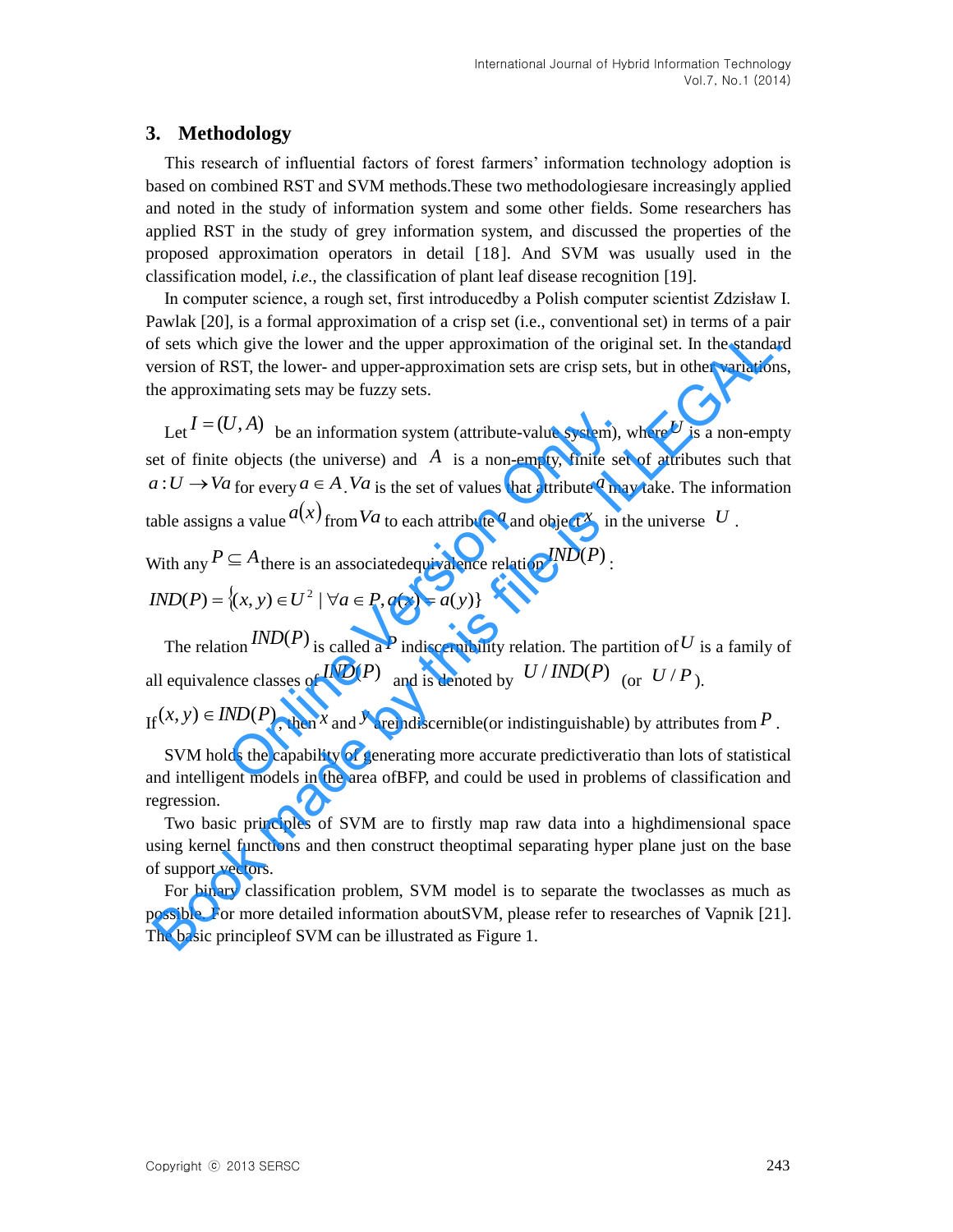International Journal of Hybrid Information Technology Vol.7, No.1 (2014)



**Figure 1. The principles of SVM**

Assume m samples be expressed as  $(x1, y1)$ ,  $(x2, y2)$ , ...,  $(xm, ym)$ , where  $x_i \in R^d$ expresses a vector in a d dimensional feature space.For binary classification of BFP, the class label  $y_i \in \{-1,+1\}$ , xi ismapped into a higher dimensional space, expressed as  $\{0, \dots, n\}$ .  $R^d \to H^f$ , where  $f > d$ . Thus, the kernel function can be calculated by  $K(x_i, x_j) = \wp(x_i)^T \cdot \wp(xj)$ . The commonly defined kernel functions in SVMare presented as follows **Figure 1. The principles of SVM**<br>m samples be expressed as  $(x1, y1)$ ,  $(x2, y2)$ , ...,  $(xn)$ <br>vector in a d dimensional feature space. For binary classific<br> $\{-1.+1\}$ , xi is mapped into a higher dimensional sp<br>, where  $f > d$ . **Example 1. The principles of SVM**<br> **Eigure 1. The principles of SVM**<br>
Assume m samples be expressed as  $(x1, y1)$ ,  $(x2, y2)$ , ...,  $(xm, ym)$ , where  $x_i \in R^x$ <br>
xpresses a vector in a d dimensional feature space. For binary cl

$$
K_{linear}(x_i, x_j) = x_i^T \cdot x_j \tag{1}
$$

$$
K_{polynomial}(x_i, x_j) = (x_i^T \cdot x_j + 1)p \tag{2}
$$

$$
K_{gaussian}(x_i, x_j) = \exp(v || x_i - xj ||^2)
$$
\n(3)

$$
K_{sigmoid}(x_i, x_j) = \tanh(v x_i^T \cdot x j + \partial)
$$
\n(4)

SVMs with linear kernel, polynomial kernel, RBF kernel, and sigmoid kernel are respectively called linear SVM (LSVM), polynomial SVM (PSVM), Gaussian SVM (GSVM), and sigmoidSVM (SSVM).

In this research, we combined RST and SVM to solve the information technology adoption problem. And this is the first time to apply this combination methodology to find the influential factors of forest farmers information technology adoption behavior. First, we could use RST to find out the influential factors that effecting the forest farmers' information technology adoption behavior, and then we could validate the previous study result through SVM algorithm.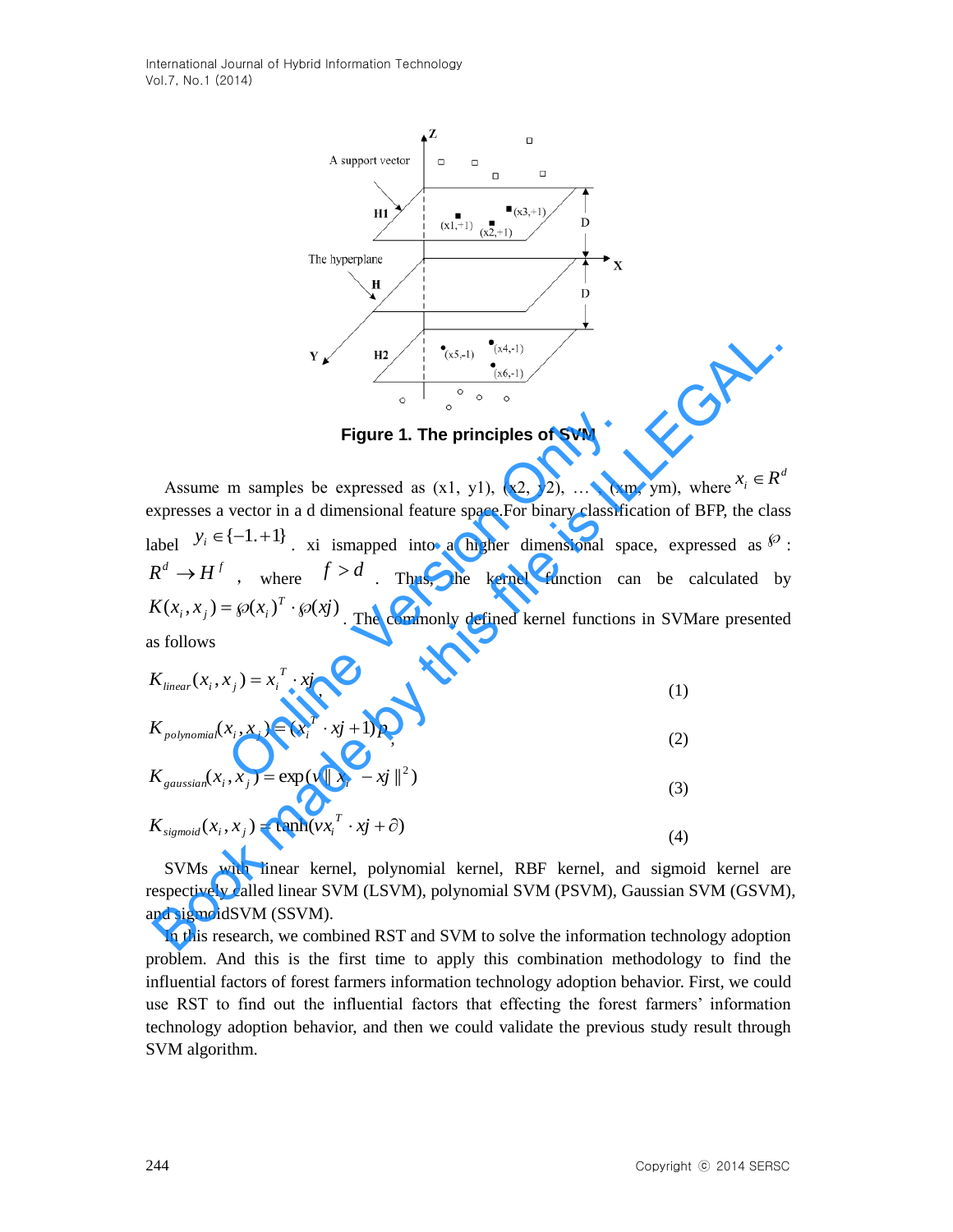# **4. Data Analysis**

#### **4.1 Variable selection**

Applied data was collected by questionnaire conducted in Yongan and Youxi County, Sanming, Fujian Province, including six small villages (Dahu, Hongtian, Xiyang, Banmian, Xicheng and Xiwei). Fujian province is one of the provinces with most extensive forest area in China, with the forestry output value reached 23.37 billion RMB in 2011 [22]. These features makes Fujian province an ideal platform for researchers whose research area is forestry. The questionnaire consists of three parts, with the first part of the basic information of forestry farmers, the second part mainly about forestry farmers' information needs, and the third part about E-commerce of forestry. This paper is mainly focused on the data from the first two parts. We selected several variables from these two parts and used the combination algorithm to classify forestry farmers. Non-probability sampling helps gaining primary data about forest information. We received 177 valid questionnaires except 14 families give incomplete or incorrect information and 5 forest landowners, accounting for 95.2% of all the questionnaires received. The questions in questionnaire have a wide range, including the forestry farmers' basic information, their information needs and requirement, as well as the electronic commerce.

In this paper, in order to get better results that influence the forest farmers' information technology adoption behavior, we selected fifteen variables about forestry farmers: sex, age, education, highest degree of the family, education degree of the householder, average annual income, forestland area, average annual income of forestland, status of fixed phone, ownership of a mobile phone,average spending on mobile phone per month, ownership of a TV, status of cable TV, connection to the Internet and status of subscribing newspapers/magazines. Statistical analysis was generated from the 177 valid data. t information. We received 177 valid questionnaires ex-<br>or incorrect information and 5 forest landowners, accounti<br>res received. The questions in questionnaire have a wid<br>mers' basic information, their information needs an

## **4.2 Building information system**

A forest information service information system was built by using the huge amounts of data we collected. The system included 177 samples. C means condition attributes, and the C was composed of C1, C2, C3...C15. Detailed information of conditional attributes is shown in Table 1. D means decision attributes, as in this paper is whether the forest farmers are willing to adopt the forest information service. We classified the usage of information technology into three categories: the first category was the forest farmers are willing to adopt the information service, the second category was the forest farmers are not willing to adopt the information service and the third category was the forest farmers are not sure about their preference to adopt the information service. The value of each category was  $d1=1$ ,  $d2=2$ , $d3=3$ . Thus, the whole information system could be shown as follows: If forestry farmers, the second part mainly about forestry farmers' information needs, and the briar about E-commerce of forestry. This paper is mainly focused on the data from the hom this part is mainly focused on the da

C=(C1, C2, C3 … C15)  $D=(d1,d2,d3)$ A={C1,C2,C3…C15, d1,d2,d3}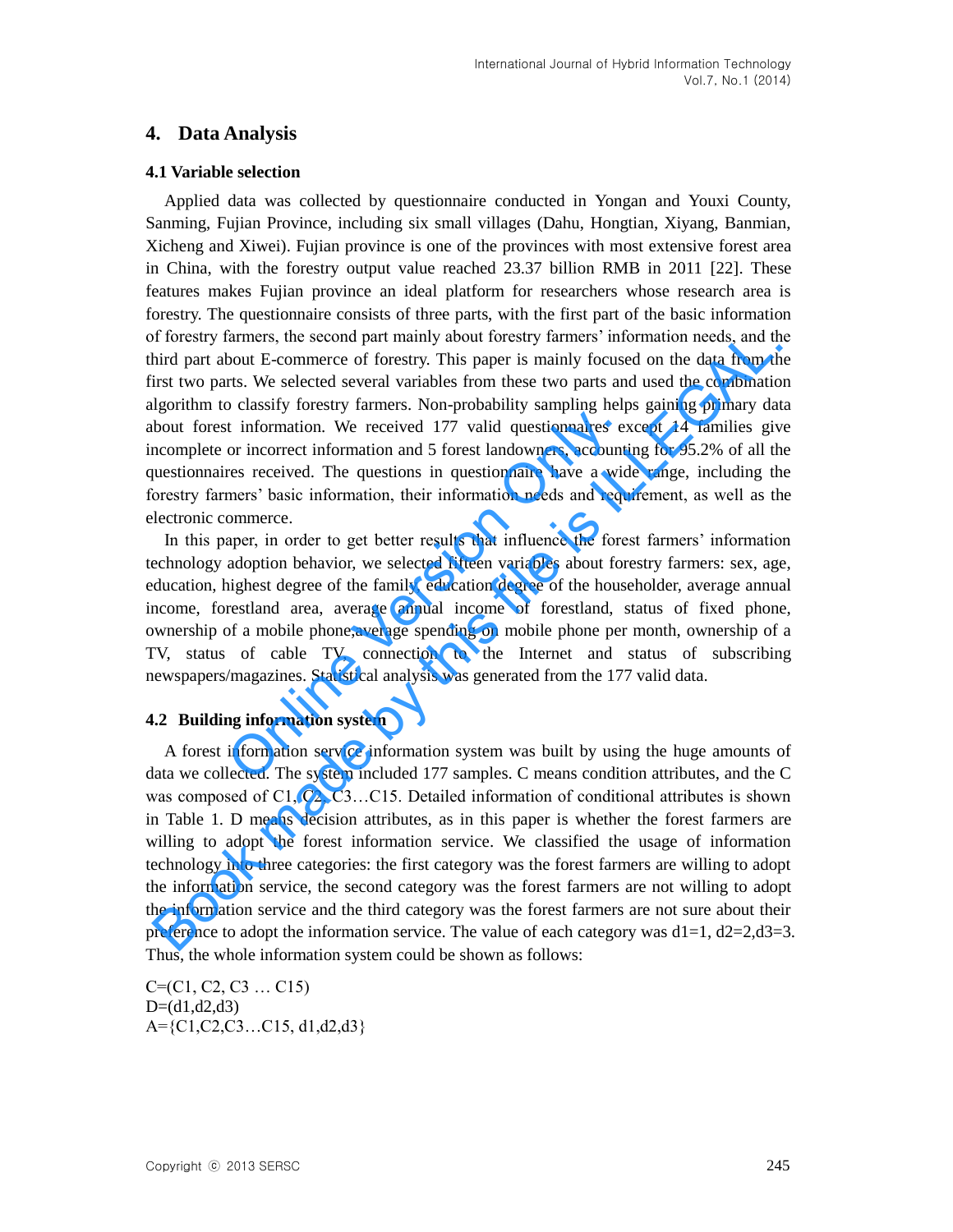|                                                                                                                                                                                                                                                                                                                                                                                                                                                                                                                                                                                                                                                                                                                                                                                                                                                                                                                                                         | Variables<br>The definition of variables |                                                     |              |  |  |  |
|---------------------------------------------------------------------------------------------------------------------------------------------------------------------------------------------------------------------------------------------------------------------------------------------------------------------------------------------------------------------------------------------------------------------------------------------------------------------------------------------------------------------------------------------------------------------------------------------------------------------------------------------------------------------------------------------------------------------------------------------------------------------------------------------------------------------------------------------------------------------------------------------------------------------------------------------------------|------------------------------------------|-----------------------------------------------------|--------------|--|--|--|
|                                                                                                                                                                                                                                                                                                                                                                                                                                                                                                                                                                                                                                                                                                                                                                                                                                                                                                                                                         | C1                                       | <b>Sex</b>                                          |              |  |  |  |
|                                                                                                                                                                                                                                                                                                                                                                                                                                                                                                                                                                                                                                                                                                                                                                                                                                                                                                                                                         | C <sub>2</sub>                           | Age                                                 |              |  |  |  |
|                                                                                                                                                                                                                                                                                                                                                                                                                                                                                                                                                                                                                                                                                                                                                                                                                                                                                                                                                         | C <sub>3</sub>                           | Education                                           |              |  |  |  |
|                                                                                                                                                                                                                                                                                                                                                                                                                                                                                                                                                                                                                                                                                                                                                                                                                                                                                                                                                         | C <sub>4</sub>                           | Highest degree of the family                        |              |  |  |  |
|                                                                                                                                                                                                                                                                                                                                                                                                                                                                                                                                                                                                                                                                                                                                                                                                                                                                                                                                                         | C <sub>5</sub>                           | Education degree of householder                     |              |  |  |  |
|                                                                                                                                                                                                                                                                                                                                                                                                                                                                                                                                                                                                                                                                                                                                                                                                                                                                                                                                                         | C <sub>6</sub>                           | Average annual income                               |              |  |  |  |
|                                                                                                                                                                                                                                                                                                                                                                                                                                                                                                                                                                                                                                                                                                                                                                                                                                                                                                                                                         | C7                                       | Forestland area                                     |              |  |  |  |
|                                                                                                                                                                                                                                                                                                                                                                                                                                                                                                                                                                                                                                                                                                                                                                                                                                                                                                                                                         | C8                                       | Average annual income of forestland                 |              |  |  |  |
|                                                                                                                                                                                                                                                                                                                                                                                                                                                                                                                                                                                                                                                                                                                                                                                                                                                                                                                                                         | C9                                       | Status of fixed phone                               |              |  |  |  |
|                                                                                                                                                                                                                                                                                                                                                                                                                                                                                                                                                                                                                                                                                                                                                                                                                                                                                                                                                         | C10                                      | Ownership of a mobile phone                         |              |  |  |  |
|                                                                                                                                                                                                                                                                                                                                                                                                                                                                                                                                                                                                                                                                                                                                                                                                                                                                                                                                                         | C11                                      | Average spending on mobile phone per month          |              |  |  |  |
|                                                                                                                                                                                                                                                                                                                                                                                                                                                                                                                                                                                                                                                                                                                                                                                                                                                                                                                                                         | C12                                      | Ownership of a TV                                   |              |  |  |  |
|                                                                                                                                                                                                                                                                                                                                                                                                                                                                                                                                                                                                                                                                                                                                                                                                                                                                                                                                                         | C13                                      | Status of cable TV                                  |              |  |  |  |
|                                                                                                                                                                                                                                                                                                                                                                                                                                                                                                                                                                                                                                                                                                                                                                                                                                                                                                                                                         | C14                                      | Connection to the Internet                          |              |  |  |  |
|                                                                                                                                                                                                                                                                                                                                                                                                                                                                                                                                                                                                                                                                                                                                                                                                                                                                                                                                                         | C15                                      | Status of subscribing newspapers/magazines          |              |  |  |  |
| .3 Data completion<br>In practice, most of the information collected by the researchers is oftentimes incomplet<br>and defect. We usually named the information system which involved incomplete or defect<br>information as incomplete information system. If simply eliminate the sample wit<br>ncomplete information, outcome would suffer from wasting large amount of data resource<br>and losing information that hide in the incomplete data. Because the forest information<br>ervice information system of this paper was an incomplete information system, prope<br>pproachwould be completing the defect data. To make this modification, this paper applie<br>Conditioned mean Completer as the complete algorithm. This method substitutes missin<br>ralues for numerical attributes with mean value of the mean and mode values which are<br>onditioned to the same decision classes. The detailed calculation stepsare shown in the Tabl |                                          |                                                     |              |  |  |  |
| Table 2. Incomplete information system                                                                                                                                                                                                                                                                                                                                                                                                                                                                                                                                                                                                                                                                                                                                                                                                                                                                                                                  |                                          |                                                     |              |  |  |  |
|                                                                                                                                                                                                                                                                                                                                                                                                                                                                                                                                                                                                                                                                                                                                                                                                                                                                                                                                                         | J(forest                                 | Conditional<br>attributes Conditional attributes C8 | Decision     |  |  |  |
|                                                                                                                                                                                                                                                                                                                                                                                                                                                                                                                                                                                                                                                                                                                                                                                                                                                                                                                                                         | armers)                                  | C7                                                  | attributes D |  |  |  |

# **Table 1. Conditional attribute**

#### **4.3 Data completion**

| U(forest<br>farmers) | Conditional         | attributes Conditional attributes C8 | Decision<br>attributes D |
|----------------------|---------------------|--------------------------------------|--------------------------|
| X1                   | 12                  | 5000                                 |                          |
| X <sub>2</sub>       | 13                  | $f2=(6000+6800)/2=6400$              | ာ                        |
| X3                   | $f1=(13+22)/2=17.5$ | 6000                                 |                          |
| X4                   | 21                  | 7500                                 |                          |
| X <sub>5</sub>       | 19                  | $f3=(5000+7500)/2=6250$              |                          |
| X6                   | 22                  | 6800                                 |                          |

|  |  | Table 2. Incomplete information system |  |
|--|--|----------------------------------------|--|
|--|--|----------------------------------------|--|

Ps: the initial value of  $f1$ ,  $f2$ ,  $f3$  is null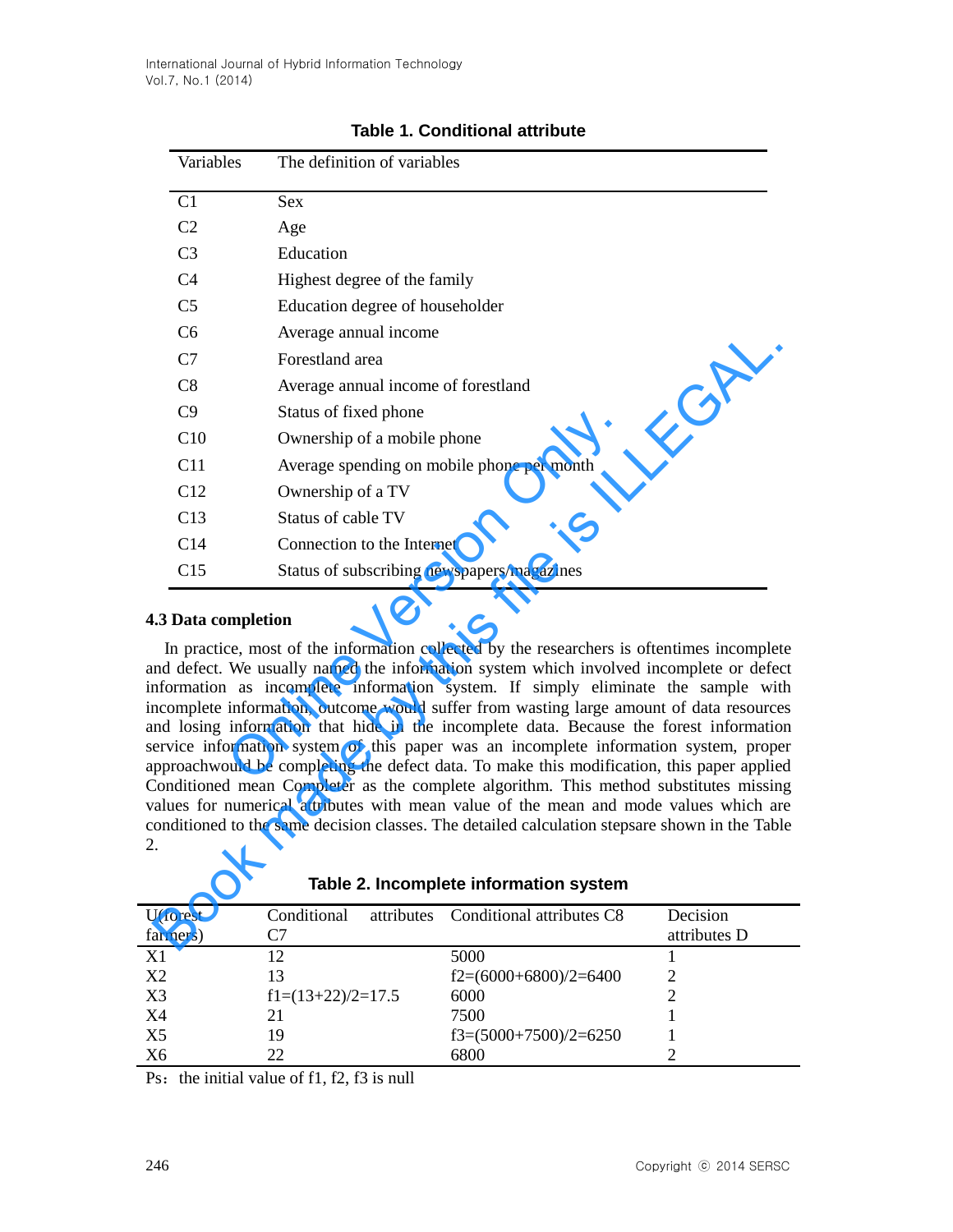#### **4.4 Data discretization**

This paper adopted Equal Frequency binning method to discretize the five continuous variables. This method classified the domain of the continuous variables into K small partitions. Every partition is a Bin, with every Bin has the same amount of samples, and the repeat value belongs to a same Bin. The final discretization results were stated in the Table 3.

| <b>Assessment indicators</b>                                                                                                                                                                                                                                                                                                                                                                                                                                                                                                                                                                                                                                                                          | <b>Attributes</b> | Discretization interval                         |  |  |  |
|-------------------------------------------------------------------------------------------------------------------------------------------------------------------------------------------------------------------------------------------------------------------------------------------------------------------------------------------------------------------------------------------------------------------------------------------------------------------------------------------------------------------------------------------------------------------------------------------------------------------------------------------------------------------------------------------------------|-------------------|-------------------------------------------------|--|--|--|
| Age                                                                                                                                                                                                                                                                                                                                                                                                                                                                                                                                                                                                                                                                                                   | C <sub>2</sub>    | $[0, 44)$ $[44, 51)$ $[51, \infty)$             |  |  |  |
| Average annual income                                                                                                                                                                                                                                                                                                                                                                                                                                                                                                                                                                                                                                                                                 | C <sub>6</sub>    | $[0, 24500)$ $[24500, 49000)$ $[49000, \infty)$ |  |  |  |
| Forestland area                                                                                                                                                                                                                                                                                                                                                                                                                                                                                                                                                                                                                                                                                       | C7                | $[0,15)$ $[15,51)$ $[51,\infty)$                |  |  |  |
|                                                                                                                                                                                                                                                                                                                                                                                                                                                                                                                                                                                                                                                                                                       |                   | $[0,14)$ [14,51] [51, $\infty$ )                |  |  |  |
| Average income of forestland                                                                                                                                                                                                                                                                                                                                                                                                                                                                                                                                                                                                                                                                          | C8                | $[0,4500)$ [4500,19123) [19123, $\infty$ )      |  |  |  |
|                                                                                                                                                                                                                                                                                                                                                                                                                                                                                                                                                                                                                                                                                                       |                   | $[0, 5250)$ [5250, 22698) [22698, $\infty$ )    |  |  |  |
| Average spending on                                                                                                                                                                                                                                                                                                                                                                                                                                                                                                                                                                                                                                                                                   | C11               | $[0, 48)$ [48, 73) [73, $\infty$ )              |  |  |  |
| mobile phone per month mobile                                                                                                                                                                                                                                                                                                                                                                                                                                                                                                                                                                                                                                                                         |                   | $[0, 48)$ [48, 78) [78, $\infty$ )              |  |  |  |
| 4.5 Data reduction and results<br>In the data mining process, we called the conditional attributes that didn't supply any<br>useful information as redundant attributes. Reduction of attributes means under the condition<br>of keeping knowledge classification ability remain the same level, and obviously, reducing<br>redundant attributes as much as possible would generate statistics that better describe the<br>reality. At the end of the day, we can get a reduction information system. The methodology<br>we applied in the research is Johnson Algorithm of Rosetta software. The final reduction<br>result were been illustrate in the Table 4.<br><b>Table 4. Reduction results</b> |                   |                                                 |  |  |  |
| <b>Reduction results</b>                                                                                                                                                                                                                                                                                                                                                                                                                                                                                                                                                                                                                                                                              |                   |                                                 |  |  |  |
| { age, education, highest degree of the family, average annual income, forestland area,<br>average annual income of forestland, status of fixed phone, average spending on mobile<br>phone per month, status of cable TV, connection to the Internet }                                                                                                                                                                                                                                                                                                                                                                                                                                                |                   |                                                 |  |  |  |
| $\mathbf{V}_{\alpha}$ $\mathbf{L}_{\alpha}$ $\mathbf{L}_{\alpha}$ $\mathbf{L}_{\alpha}$ $\mathbf{L}_{\alpha}$ $\mathbf{L}_{\alpha}$ $\mathbf{L}_{\alpha}$                                                                                                                                                                                                                                                                                                                                                                                                                                                                                                                                             |                   |                                                 |  |  |  |

#### **Table 3. Discretization results**

#### **4.5 Data reduction and results**

**Table 4. Reduction results**

## **5. Validation of the data**

I. Using the data we collected from the investigation, we could get the training samples of forest farmers which could be illustrated as  $(x_i, y_i)$ . And  $x_i$  means the *i* forest farmer's assessment indicator information.  $y_i$  means the forest farmer's adoption situation,  $y_i = 1$ means the forest farmer is willing to adopt the forest information service,  $y_i = 2$  means the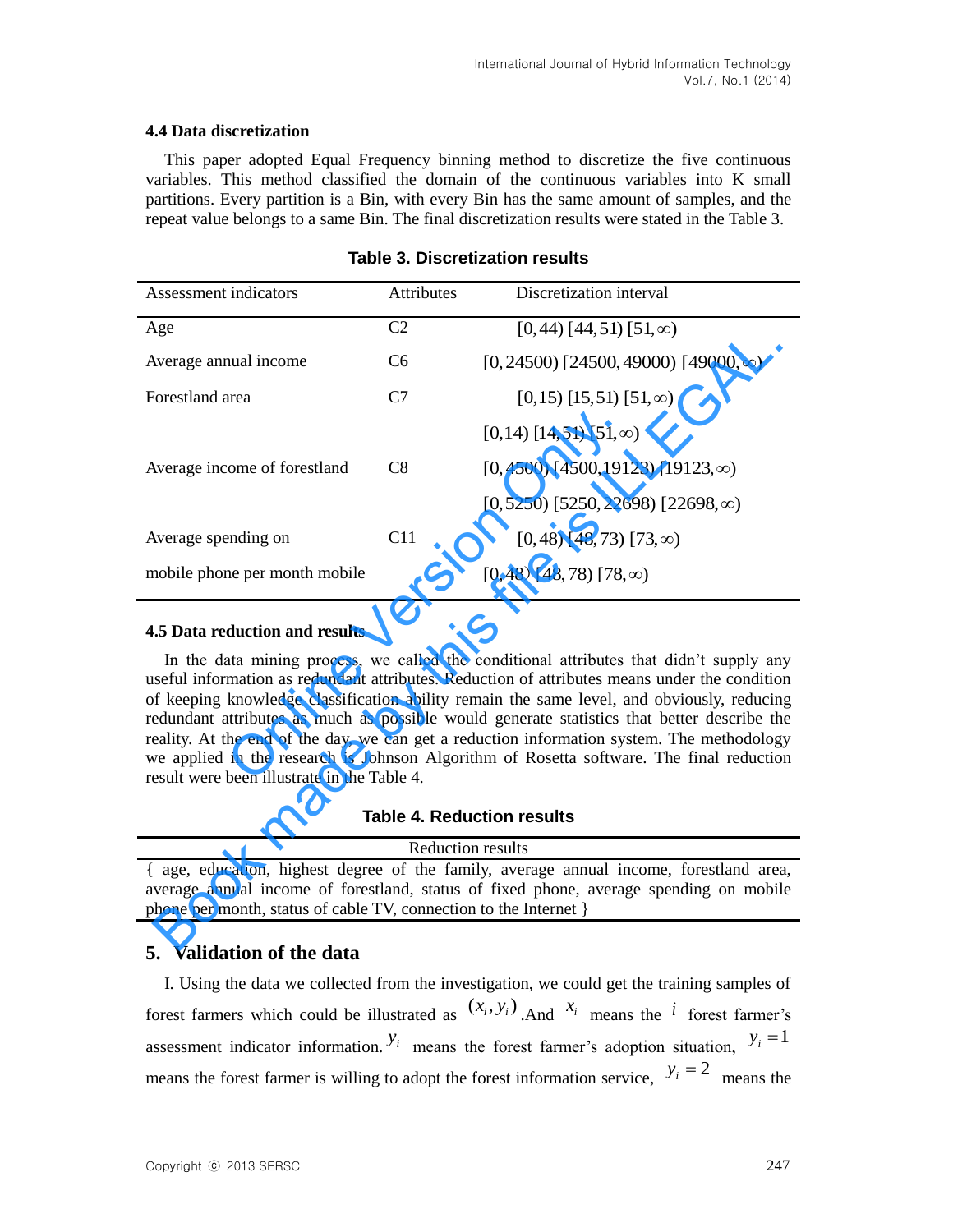International Journal of Hybrid Information Technology Vol.7, No.1 (2014)

forest farmer is not willing to adopt the forest information service and  $y_i = 3$  means the forest farmer is not sure whether he/she would like to adopt the forest information service or not.

II. Constructing the optimal separating hyper plane just on the base of support vectors depend on the training samples of Step I.

$$
f(x) = sign \left\{ \sum_{i=1}^{n} a_i y_i (x_i \cdot x) + b \right\},\,
$$

III. Take advantage of the optimal separating hyper plane to classify the forest farmers' information technology adoption behavior.

1)( 1 *n i iii bxxyasigny* (the forest farmer adopt the service), 1-)( 1 *n i iii bxxyasigny* (the forest farmer do not adopt the service), 0)( 1 *n i iii bxxyasigny* (the forest farmer do not sure whether to adopt the Book made by this file is ILLEGAL.

service);

IV. Comparing the training set and predicting set, we find that none of the sample was been wrong predicted, thus the diagnostic accuracy is 100%. Which means the information system we built is well structured. And what's more, the combination of RST and SVM to predict the influential factors could avoid the data selection blindness which is depending on the experience of the normal SVM. It's not only very practical and also well improved the prediction speed and accuracy.  $\left\{\sum_{i=1}^{n} a_i y_i(x_i \cdot x) + b\right\} = -1$  (the forest farmer do not adopt the  $\sum_{i=1}^{n} a_i y_i(x_i \cdot x) + b$ ) = 0 (the forest farmer do not sure paring the training set and predicting set, we find that none icted, thus the diagnostic

#### **6. Summary and Conclusions**

Rooted in extensive and evolutionary effort in information system researches and studies, this paper, which specifically focused on information technology adoption influential factors of forest farmers, is well supported theoreticallyand practically. The analysis shows that age, education, highest degree of the family, average annual income, forestland area, average annual income of forestland, status of fixed phone, average spending on mobile phone per month, status of cable TV and connection to the Internet are the key factors impacting forestry farmers' decision of information technology adoption.

The reason why the age of the forest farmer could affect his/her adoption is that, as a new technology service, the younger the target populationis, the easier he/she will accept the new information. Education and the highest degree of the family indicatetheimportanceof new knowledge in this family's regard. Average annual income, forestland area and average annual income of forestland express the financial status of the family, andindirectly reveal the affordability of forest information to the family. Status of fixed phone, status of cable TV and connection to the Internet reflected the family's interests and acceptance to the new technology. And average spending on mobile phone had indirectly expressed how much the family is willing to pay forrelevantinformation.

The reduced factors include sex, education degree of the householder, ownership of mobile phones, ownership of a TV and status of subscribing newspapers. All of the above factors are very important attributes of forest farmers, but they couldn't affect the classification result. In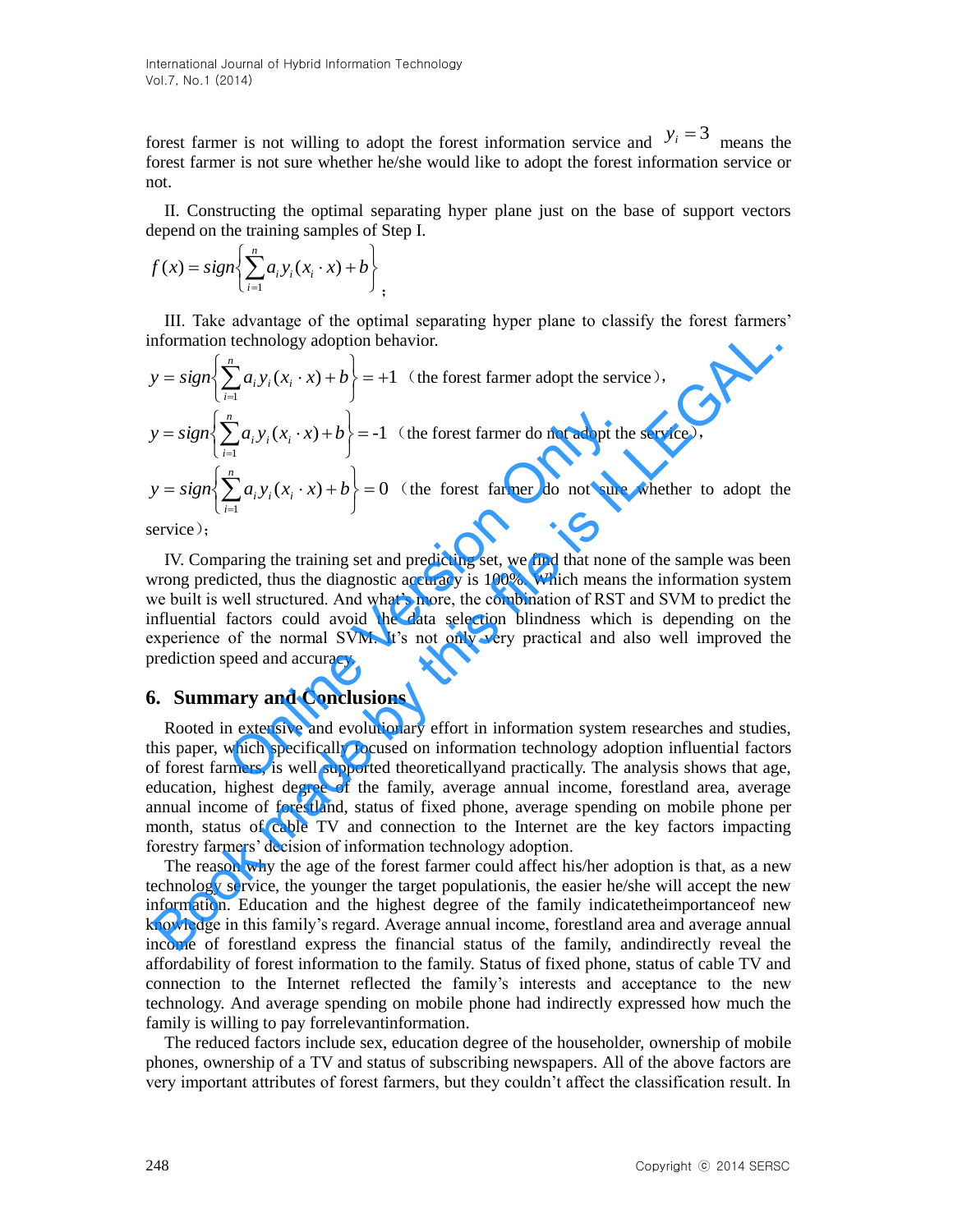particularly, sex is not the key factor affecting the adopting behavior; education degree of the householder do not mean the education degree of the respondent, and whether they are willing to adopt the information technology is decided by the respondent; since almost everyone has a mobile phone, the ownership of mobile phones can't decide the adoption behavior, either; and unlike the former attribute, why the status of subscribing newspapers has been deduced is because almost all of the families don't subscribe newspapers.

Every attributes has their own importance, some of the attributes are key factors while some other attributes are just important factors. Key factors can impact the classification results, while important factors can't. Those important factors are called redundant data, and when we have successfully reduced the data redundancy, the result could be very useful to the government and corporation while they promote new forest information.

In summary, we did not only deeply analyze the factors that influence the forest famers' information adoption behavior, but also provide first hand references to the government and corporation.Here are some suggestions for relevant departments. In one hand, government or corporation could choose the regions where the forest farmers have relatively higher income and better financial situations as their target place. In fact, the popularity of information technology would help improve the income level of local farmers. Thus, the promotion of forest information technology and improvement of forest farmers' income level can realize a virtuous cycle. overnmen and corporation twin they promote to we have a forest information and the method more to the geomentical more information adoption behavior, but also provide first hand references to the government and provide mor

In the other hand, according to the analyze results, younger people and better education background families are more willing to adopt information technology. And families who are highly interested in new technology will be much easier to accept the promotion of forest information technology. Thus, relevant department might help the farmers improve their knowledge about information technology through publicity the importance of information technology in forestry. In turn, the publicity of information technology would expand the scope of the information technology adoption audience. Financial situations as their target place. In fact, the pop-<br>financial situations as their target place. In fact, the pop-<br>would help improve the income level of local farmers. T<br>mation technology and improvement of fore

In the future, before the government and corporation promote some forest information technology, they might study the status of those key factors about the local forest farmers first. And then they could decide whether to promote information technology depending on the investigation results. Thus, the study can help the departments reduce the unnecessary cost of waste.

Do to the limit scope of the survey; we still can't do general study on the influential factors of information technology adoption of national forest farmers. For the sake of completeness, our research will carry on, and we hope to figure out the whole status of forest farmers of our country.

## **Acknowledgements**

The research is supported by the Humanities and Social Sciences Planning Fund Supported by Chinese Ministry of Education (No.12YJAZH090).

# **References**

- [1] G. Feder,"Adoption of agriculture innovations in developing countries: a survey", Economic Development and Cultural Change, vol. 33, no. 2, **(1985)** January, pp. 13-79.
- [2] J. R. Bedding, *et al.*, "What next for agriculture after Durban", AGRICULTURE, vol. 335, (**2012**), pp. 289-290.
- [3] S. Luthra, V. Kumar, S. Kumar and A. Haleem, "Barriers to implement green supply chain management in automobile industry using interpretive structural modeling technique: An Indian perspective Journal of Industrial Engineering and Management", vol. 4, no. 2, (**2011**), pp. 231-257.
- [4] Z. Guo, T. M. Zobeck, K. Zhang and F. Li, "Estimating potential wind erosion of agricultural lands in